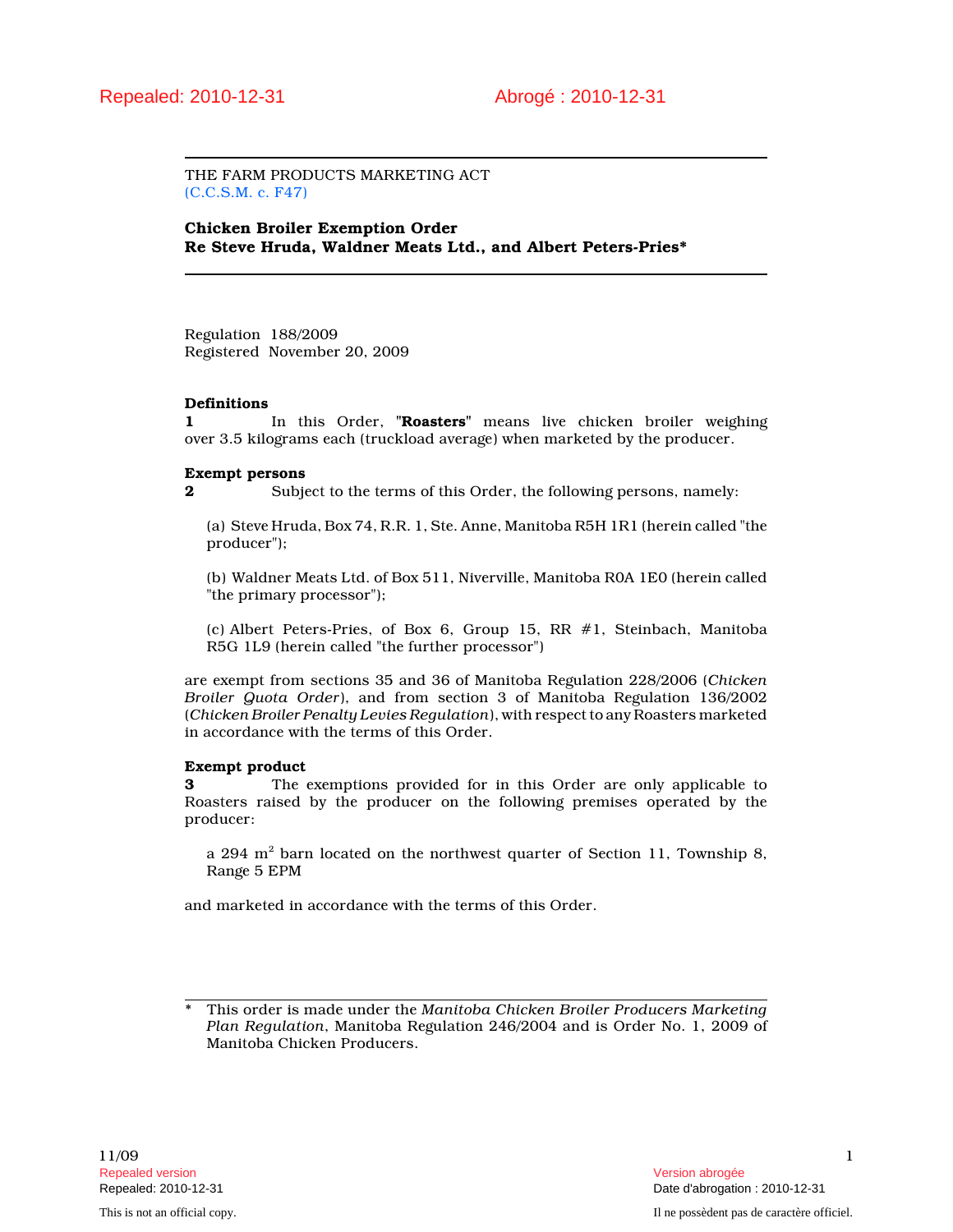### Conditions re marketing

4 This Order is subject to the following conditions:

(a) that the combined marketings of Roasters by the producer to the primary processor and the further processor in any calendar month do not exceed in aggregate 920 Roasters weighing in aggregate not less than 3,200 kilograms live weight unless prior written permission from the board is granted to market additional Roasters in that calendar month;

(b) that all such Roasters are delivered by the producer to the primary processor at the primary processor's killing and processing plant located on NW 31-7-4 EPM in the Town of Niverville, Manitoba;

(c) that all such Roasters are killed and eviscerated by the primary processor at the primary processor's plant located on NW 31-7-4 EPM in the Town of Niverville, Manitoba, immediately upon receipt from the producer;

(d) that all Roasters acquired by the primary processor are delivered to the further processor at NW 3-8-6 EPM in the Town of Steinbach, Manitoba, by the primary processor as agent for the producer;

(e) that all such Roasters are processed in accordance with the terms of this Order.

## Conditions re processing

5 This Order is subject to the following additional conditions:

(a) that the primary processor processes all Roasters delivered to the primary processor by the producer and ensures that all such Roasters are immediately slaughtered and health inspected;

(b) that the further processor market all Roasters acquired by the further processor as having been slaughtered and health inspected.

### Conditions re compliance

6 This Order is subject to the condition that the producer, the primary processor, and the further processor each comply with Manitoba n<br>Regulation 54/2005 (Chicken Broiler Information Order), Manitoba Regulation 195/2004 (Chicken Broiler Administration Fee Regulation), and all price orders of the Board with respect to the marketing of all chicken broilers by the producer to the processor.

# Cancellation

7 **If the producer, the primary processor, or the further processor fails to** comply with any order, regulation, or written directive of the board, or any condition of this Order, the exemption provided in section 2 hereof shall, upon motion of the board to such effect, terminate.

### Non-transferability

8 The exemptions provided in this Order are non transferable.